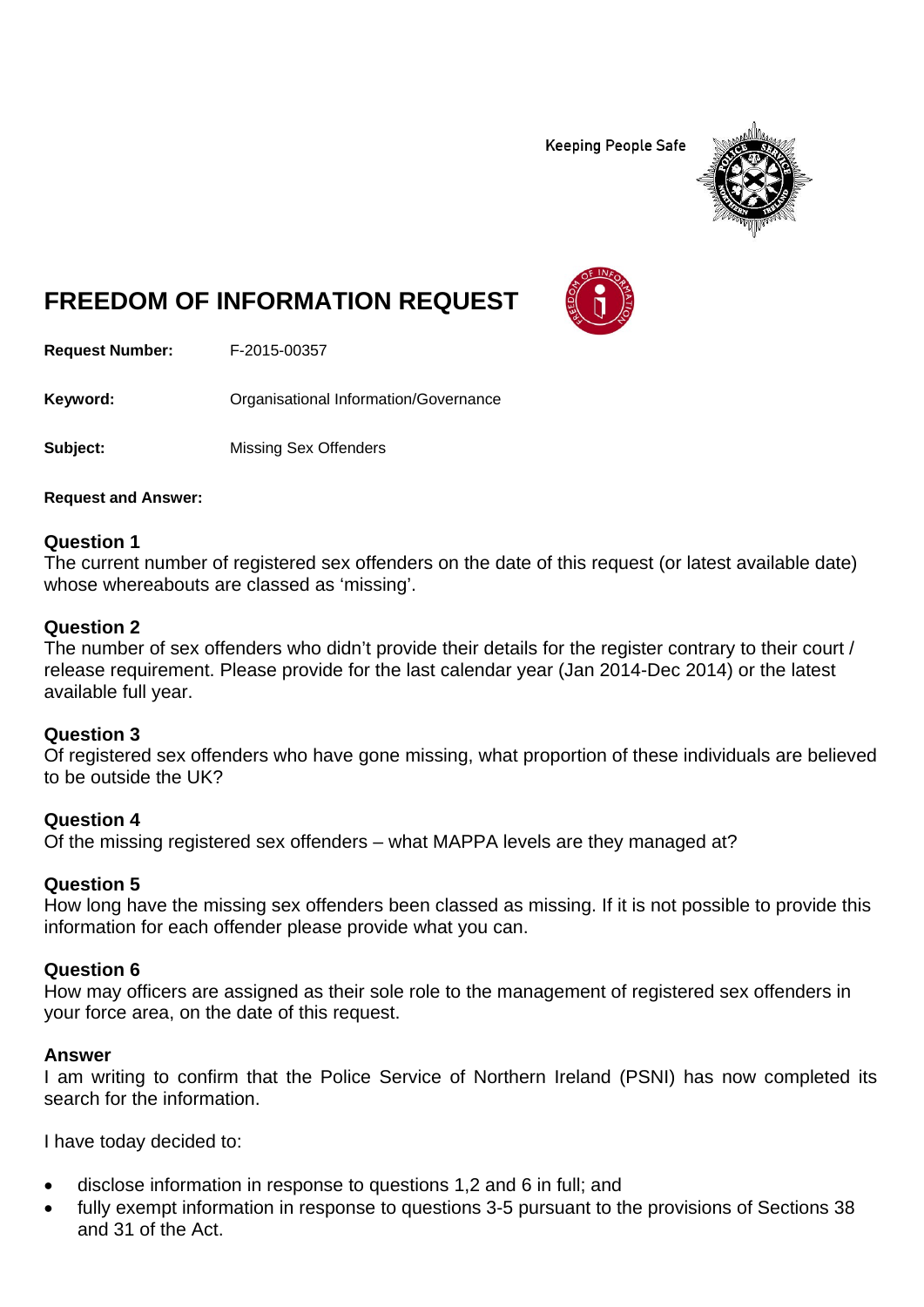# **Question 1**

The current number of registered sex offenders on the date of this request (or latest available date) whose whereabouts are classed as 'missing'.

## **Answer**

As of 27 January 2015 there are three persons currently wanted for non-compliance with sex offender notification requirements (one of these has also been reported as a missing person by his family). This total is only valid for the date in question because the information is dynamic and will change as arrests are made or new cases come to light through proactive intelligence led policing or routine visits to registered offenders.

## **Question 2**

The number of sex offenders who didn't provide their details for the register contrary to their court / release requirement. Please provide for the last calendar year (Jan 2014-Dec 2014) or the latest available full year.

## **Answer**

There is 15 persons who have been or are in the process of being prosecuted re failing to notify from 1 January 2014 to 31 December 2014. (The offence used for this is Sex Offender failing to notify Police of change of address in time. This is the annual registration as part of the terms OR when they move address and don't advise previously).

## **Question 3**

Of registered sex offenders who have gone missing, what proportion of these individuals are believed to be outside the UK?

## **Question 4**

Of the missing registered sex offenders – what MAPPA levels are they managed at?

## **Question 5**

How long have the missing sex offenders been classed as missing. If it is not possible to provide this information for each offender please provide what you can.

## **Answer**

Section 17 of the Freedom of Information Act 2000 requires the Police Service of Northern Ireland, when refusing to provide such information (because the information is exempt) to provide you the applicant with a notice which:

- (a) states that fact,
- (b) specifies the exemption in question and
- (c) states (if not otherwise apparent) why the exemption applies.

The exemption/s, as well as the factors the department considered when deciding where the public interest lies are listed below.

Section 31(1)(a)(b) Law Enforcement Section 38(1)(a)(b) Health and Safety

Sections 31 and 38 are Prejudiced based qualified exemptions and this means it is the Public Authority's responsibility to evidence the Harm and a Public Interest Test must be carried out.

These tests are listed below:

## **Harm Test**

An example of the harm that could be caused would be if the PSNI disclosed that it currently had 12 missing RSOs for their force area, four were classed as Category 1, eight as Category 2 and none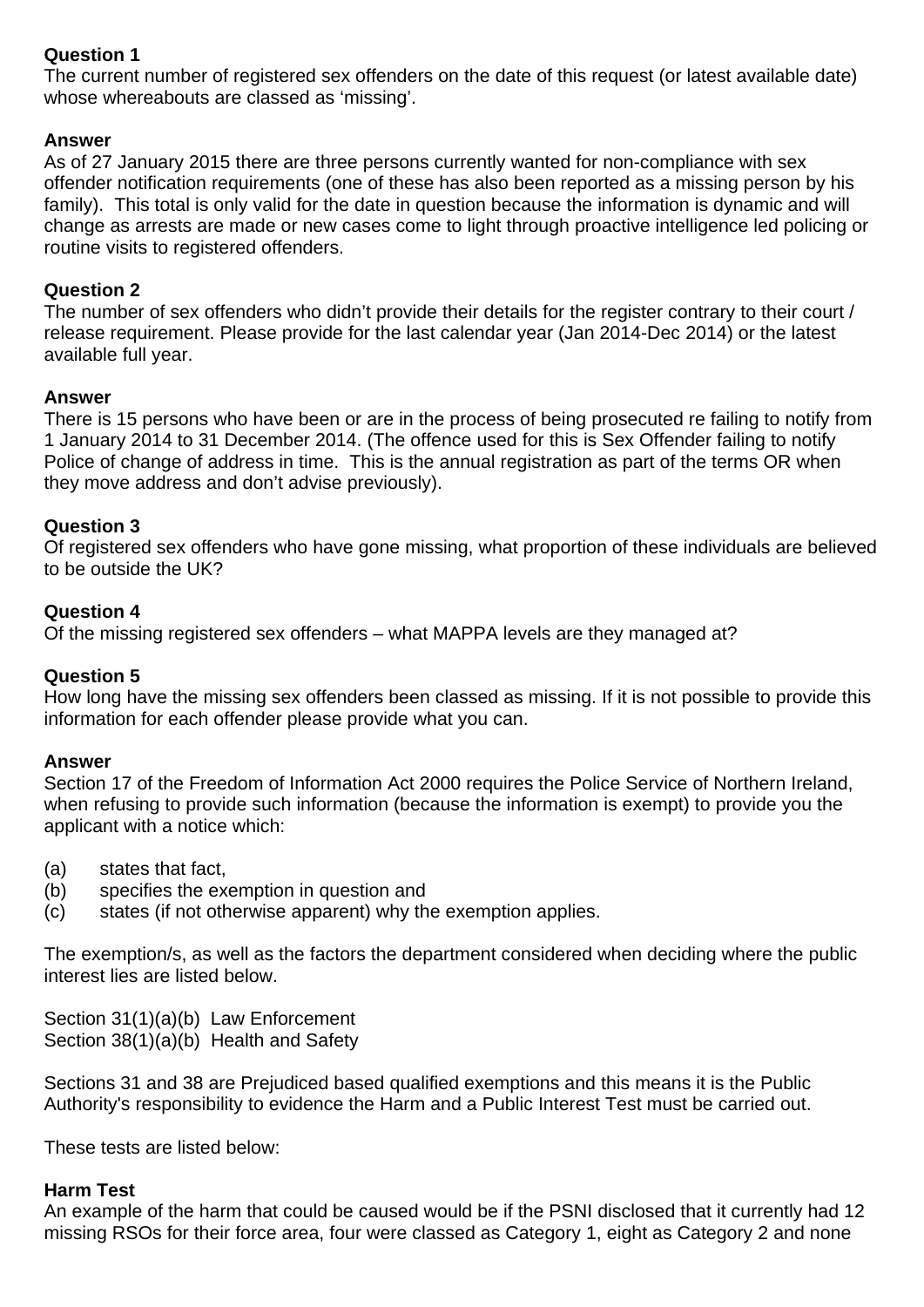for Category three that were currently missing. If an individual from our force area is not complying with the requirements of the Sexual Offenders Act 2003, has gone 'underground' and is aware that they are classed as category 3, this would highlight to that individual that the police are unaware of their 'missing' status and their current breach of the notification requirements.

This knowledge could lead to the individual staying 'underground' and carrying out further offences thus compromising public safety. A tragic example of 'actual' harm is the murder of Angelika Kluk by Peter Tobin, a convicted sex offender which occurred in Glasgow in 2006. Tobin was a convicted sex offender at the time and in breach of the terms imposed on him under the Sexual Offenders Act as he had been missing since October 2005. Public safety is of paramount importance and the Police Service will not disclose information which would jeopardise safety under any circumstances.

# **Public Interest Test**

## Factors favouring release – Section 31

When the information disclosed relates directly to the efficiency / effectiveness of the PSNI or its officers it provides benefit to the community. Disclosure demonstrates that the PSNI are aware of missing offenders, providing reassurance to the public that the PSNI have the ability and resources in place to ensure proper management of RSOs. The length of time that these offenders have been missing will be relevant to judging the efficiency and effectiveness of the service.

## Factors favouring retention – Section 31

The public interest will favour non-disclosure when the current / future law enforcement role of the PSNI may be compromised by the release of the information. In some cases an offender may be unaware that his disappearance has been detected and an investigation may already be underway. Disclosures which enable an offender to know whether or not their disappearance has been detected will enable them to take steps making it more difficult to detect their whereabouts. This may mean that additional resources have to be diverted in order to locate them. These resources are not finite and this will cause a reduction of capability in other areas of public prosecution.

## Factors favouring release – Section 38

Accurate public debate which corrects rumour, speculation and falsehoods could remove the need to take unnecessary actions, reduce the fear of crime and improve the quality of life. This information will enable the public to be better informed as to the activities of RSOs and would possibly allow the public to help the police track them down.

## Factors favouring retention – Section 38

There may be occasions where the release of information relating to public safety may not be in the public interest. Public Safety is of paramount importance to the police service and its partner agencies. The potential harm of not managing offenders properly and the possibility of RSOs committing further offences or innocent people being targeted through mis-identification are serious and cannot take priority over public safety.

## **Balance Test**

It is accepted that it is in the interest of protecting public safety that the public should be aware of how many sexual offenders are currently wanted because their whereabouts are unknown, and furthermore, that police forces should be able to provide this information. However, this aspect of accountability is fulfilled by the disclosure of the statistics for the number of missing offenders, rather than by more detailed information about them. Furthermore, controlled disclosure of certain additional information already occurs through the existing channel of the Child Exploitation and Online Protection Centre (CEOP) website.

Opposed to factors favouring disclosure is the key negative of public safety. We can never be entirely sure what effect information disclosure may have. As far as the police service is concerned, the protection of the community must and will always take precedence over information provision. We would be failing in our duty to protect all members of the public, regardless of who they are, should